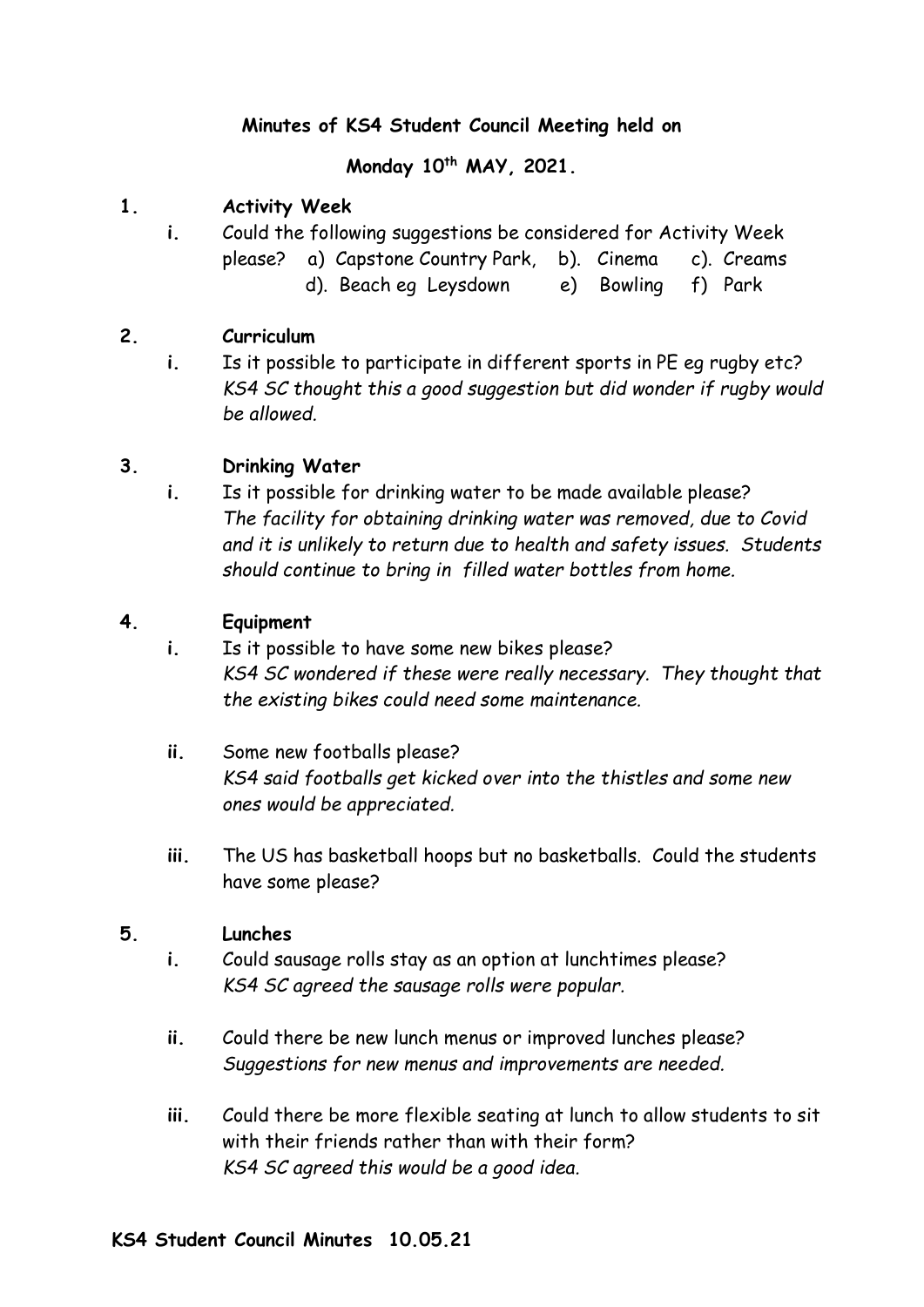- **iv.** There are difficulties with the students who swap between hot and packed lunches. *More details are needed please.*
- **v.** The mashed potatoes are not nice. They could be tastier.
- **vi.** KS3 need to finish their lunches on time. It is impacting on KS4. *KS4 agreed that it is a rush to finish their lunches due to lack of time.*

**vii.**

Lunch halls are claustrophobic. *KS4 SC advised there is nowhere else suitable.*

**viii.**

Could KS4 change back to first lunch please?

**6.**

## **i. Phones**

Could the students have their phones at break and lunchtimes please? *KS4 SC were told this would cause too many problems a) inappropriate messages could be sent b) some students may take photographs which includes students who are not allowed to have their photographs taken c) some mobiles may not be handed in d) the time taken to distribute and collect in the phones would be time consuming .*

**7.**

**i.**

# **Premises**

In both the girls' and boys' toilets the tap water comes out in a narrow stream and the water stops too quickly. Can anything be done

**ii.** to improve this please?

The hand dryers are too noisy.

*KS4 SC advised that nothing can be done about this. Hand dryers are very noisy.*

**i.**

**8.**

# **Therapy Dog**

Students would like a Therapy Dog at the academy please? *KS4 SC advised this request has been made several times. A Therapy Dog will not be allowed because of a) Health and Safety issues b) some people are frightened of dogs c) some people could have a allergic reaction.*

**9.**